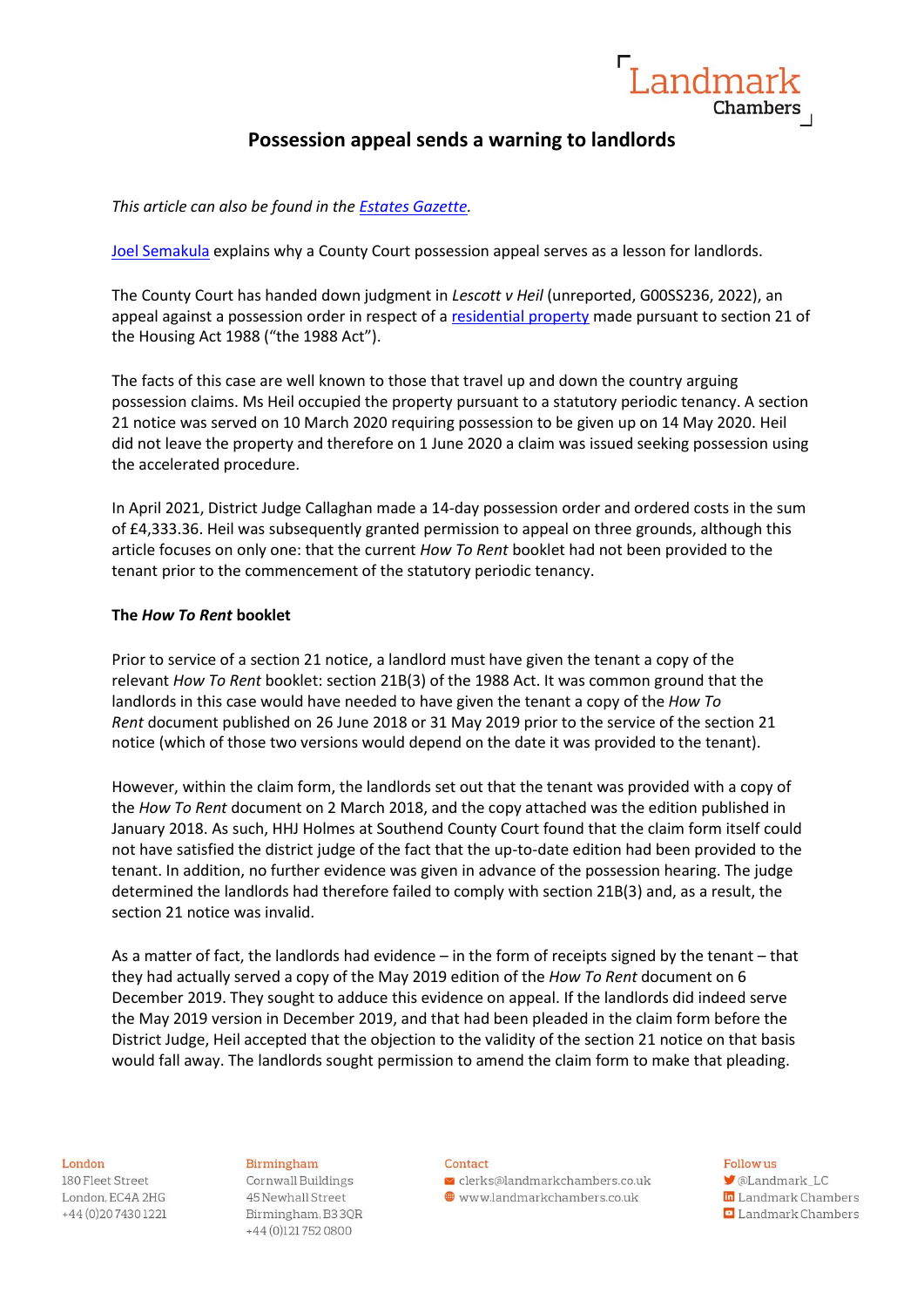# **The defect**

The defect here was that the *How To Rent* document pleaded in the claim form was not the correct version. In HHJ Holmes' judgment, the issue was one of jurisdiction:

"The District Judge should have identified that the failure invalidated the s.21 notice. Although a laborious task, checking the dates of the tenancy or tenancies and the date of the s.21 notice and the various notices and documents relied upon is fundamental to the judge's task. The error was identifiable on the face of the Claim Form."

He found that, subject to the application to amend the claim form, the possession order could not stand.

The landlords relied on *Singh v Dass* [2019] EWCA Civ 360 to argue that Heil should not be permitted to raise this new point, which she had failed to raise below. HHJ Holmes accepted that, had the issue of the *How To Rent* document been raised in the defence or at the hearing before the District Judge, matters would have developed differently at the hearing, the landlords would have been alerted to the problem and obtained the evidence on which they sought to rely in the appeal hearing.

However, given his finding that the defect in respect of this issue was of a jurisdictional nature, HHJ Holmes held that issue does not arise for further consideration.

# **The landlords' applications**

As to the application to amend the claim form and to adduce fresh evidence on appeal, the judge refused that application in respect of the *How To Rent* evidence, finding:

- 1. it failed the first step of the test in *Ladd v Marshall* [1954] 3 All ER 745, namely that the evidence could have been obtained with reasonable diligence for use at the trial;
- 2. the error was "completely of the Claimant's making";
- 3. the appellate court is not the appropriate forum to correct errors of the sort identified here – the issue was fundamental and any reasonable claimant or adviser would not have made the same omission.

In these circumstances, DDJ Holmes allowed the appeal and set aside the possession order.

# **Correct your defects**

The nature of possession proceedings is such that these hearings are short and heard by district judges dealing with a busy possession list and often unrepresented defendants. That means a mistake such as this is easy for all involved to miss. It is rare that defendants, particularly those who are legally aided, appeal these orders, but if they do, such a mistake can be fatal. The outcome here is particularly harsh on landlords, particularly in circumstances where they had evidence that they had served and the tenant had received the prescribed documents, prior to service of the section 21 notice. The case serves as a warning to landlords who secure possession orders without the

#### London

180 Fleet Street London, EC4A 2HG +44 (0) 20 7430 1221

Birmingham Cornwall Buildings 45 Newhall Street Birmingham, B33QR +44 (0)121752 0800

#### Contact

 $\blacktriangleright$  clerks@landmarkchambers.co.uk  $\textcolor{blue}{\bigoplus}$  www.landmarkchambers.co.uk

### Follow us

**M**@Landmark LC

in Landmark Chambers **D** Landmark Chambers